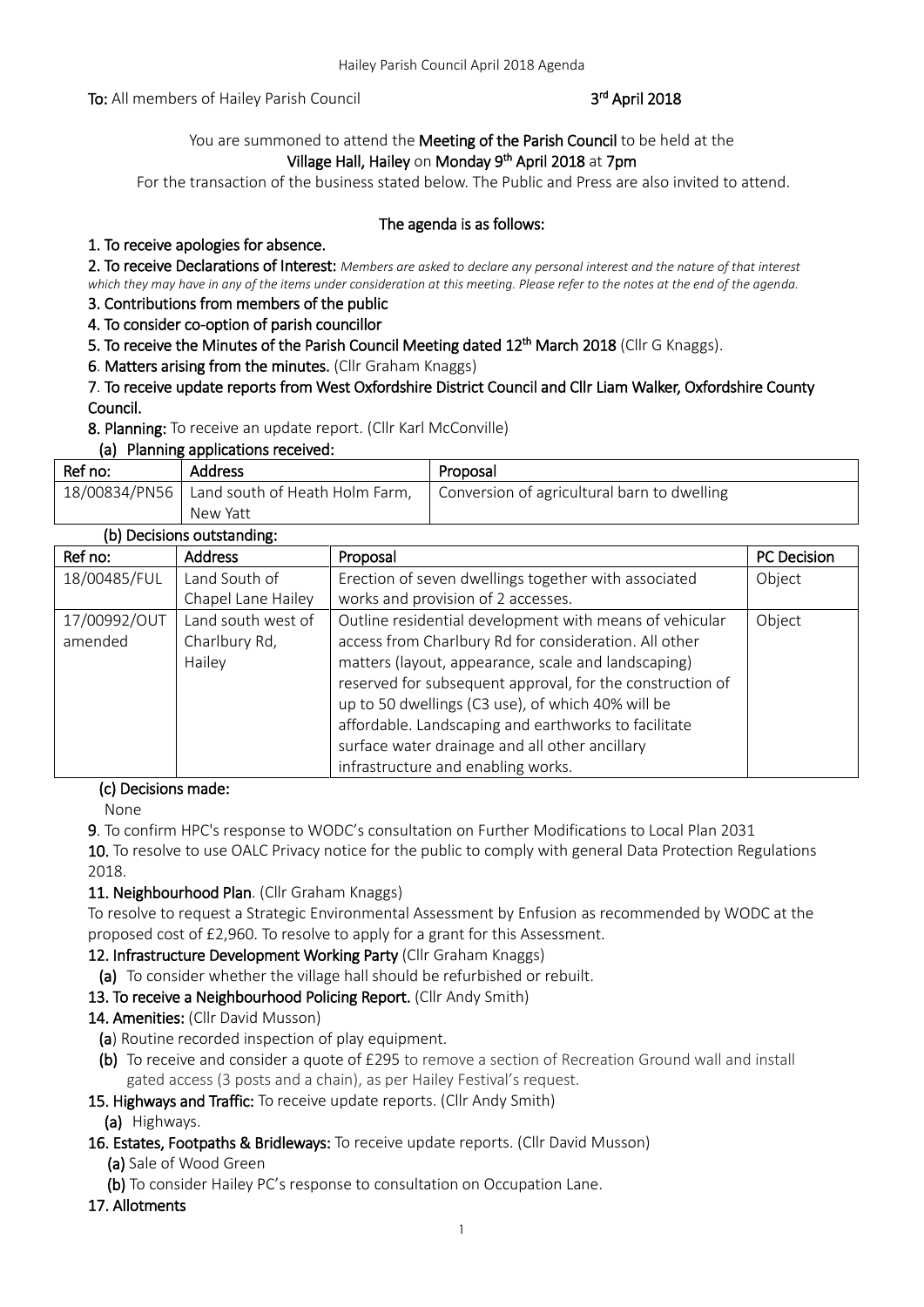(a) Update on clearing up Spicers Lane for better access to the allotments

#### 18. Hailey Festival

#### 19. Finances:

#### (a) Payment received:

| Hailey Football Club | Ground rent                       | £250.00   |
|----------------------|-----------------------------------|-----------|
| Burial Ground        | Burial fees/Plot reservation fees | £2.035.00 |
| Hailey Village Hall  | Annual rent                       | £1.00     |
| Witney Town Council  | Annual rent for Wood Green        | £1.00     |

#### b) Accounts for authorisation and payment:

| L. Wilkinson           | Clerk's March net salary         |           |
|------------------------|----------------------------------|-----------|
|                        | Expenses/Allowance               | £28.52    |
|                        | Total:                           |           |
| <b>Nest</b>            | Clerk's pension                  | £11.09    |
| Hailey Village hall    | Donation towards purchase of new | £300.00   |
|                        | tables                           |           |
| Groundwork UK          | Repayment of grant for           | £2,190.00 |
|                        | Neighbourhood Plan               |           |
| <b>Community First</b> | Annual subscription              | £70.00    |
| Hailey Festival        | Annual grant                     | £500.00   |
| Playbark.com           | Play bark for playground         | £129.99   |
| <b>Viking Direct</b>   | Stationery                       | £195.82   |
| Parish Online          | Mapping Software annual fee      | £36.00    |

c) To consider and approve end of year financial statements for Hailey PC, Joan Smith Charity and Allotments for the Labouring Poor Charity.

d) To consider increasing the employer pension contribution for the clerk in line with the Automatic Enrolment Contributions

20. Correspondence received:

21. Date of next Parish Council meeting (Annual Meeting): Monday 14<sup>th</sup> May

# Clerk to the Council

## Lisa Wilkinson

*(i) Any member arriving after the start of the meeting is asked to declare personal interests as necessary as soon as practicable after their arrival even if the item in question has been considered. (ii) With the exception of the circumstances listed in paragraph 9(2) of the Local Code of Conduct for Members, a Member with a personal interest also has a prejudicial interest if it is one which a Member of the public with knowledge of the relevant facts would reasonably regard as so significant that it is likely to prejudice the Member's judgement of the public interest. In such circumstances, the Member must withdraw from the meeting room, and should inform the Chairman accordingly.*

*(iii)* It is not practical to offer detailed advice during the meeting on whether or not a personal interest should be declared or whether a personal *interest should also be regarded as prejudicial.*